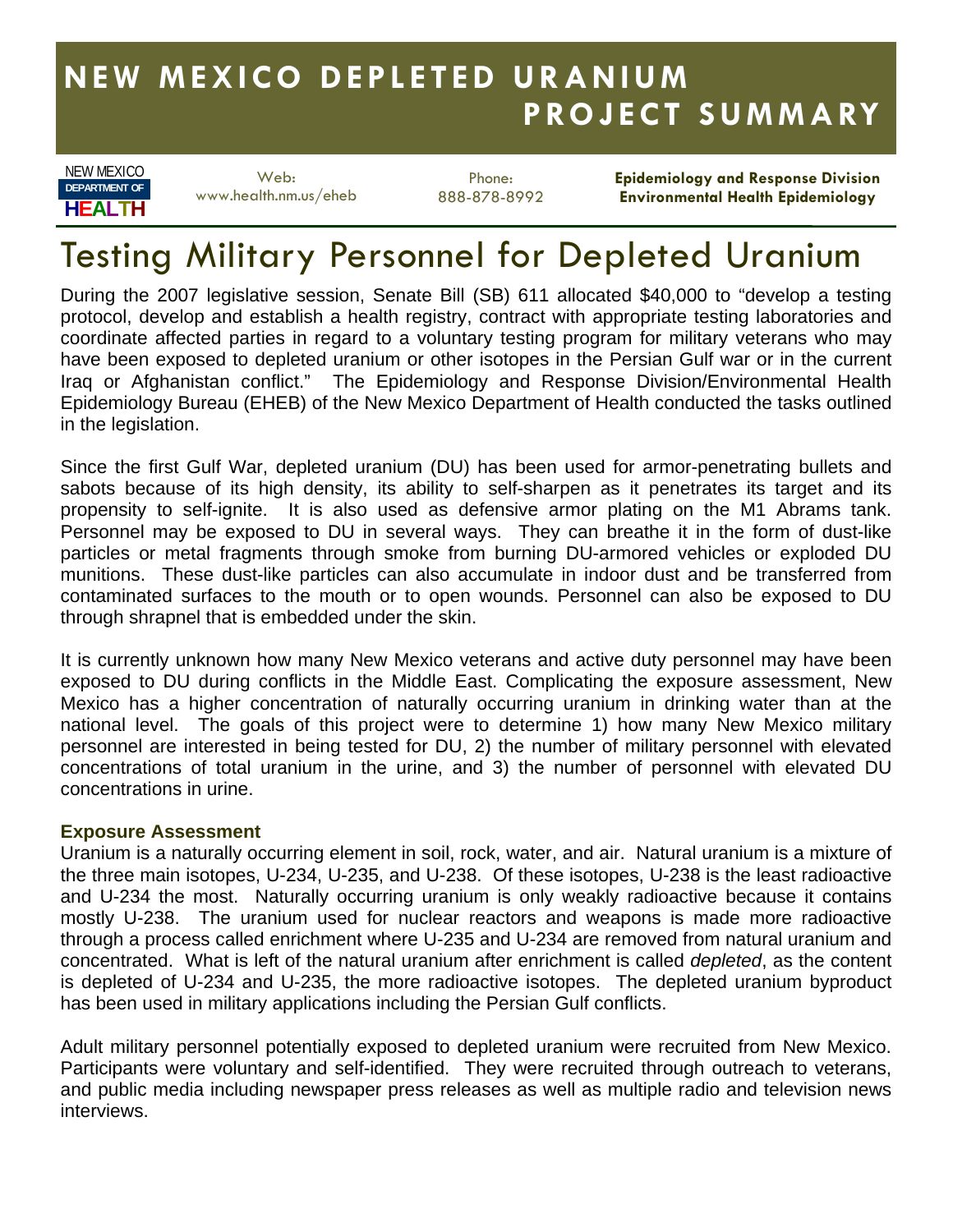### Depleted Uranium Project Summary

The first phase of the project consisted of obtaining initial morning urine samples and a drinking water sample from participants' homes to be analyzed for total uranium at the Scientific Laboratory Division (SLD) of the Department of Health. We had 83 military personnel participate in this phase of the project. Urine and water sample collections were conducted between October 2007 and June of 2008. Of the initial 83 participants, 31 requested to participate in the second phase of testing for isotopic analysis of urine to determine depleted uranium content. All participants were invited to the second phase of the project and if their Phase One results were higher than average, they were particularly encouraged to participate in the isotopic analysis. Twenty four-hour urine collections in March 2008 – June 2008 were analyzed for isotopic ratios.

All urine and water samples were analyzed for total uranium by the SLD. GEL Laboratory, in South Carolina, was contracted to conduct the isotopic DU test since SLD does not have this capacity. Standard methods were used and laboratories met Clinical Laboratory Improvement Amendments (CLIA) and Environmental Protection Agency (EPA) standards for quality assurance and quality control.

#### **Biomonitoring for Uranium in New Mexico**

Biomonitoring is the direct analysis of human samples such as urine to quantify exposure to toxicants such as from food, air, and drinking water. Biomonitoring also assesses background exposures to naturally-occurring chemicals such as uranium and other metals. The Centers for Disease Control (CDC) has been conducting national biomonitoring studies on uranium and other metals and compounds in urine. The CDC 2001-2002 National Health and Nutrition Examination Survey (NHANES) results provide comparison values of total uranium in urine.

The New Mexico Department of Health, under a CDC grant, has also conducted a biomonitoring study to quantify concentrations of uranium and other metals in urine and their association with drinking water for more than 700 New Mexicans. This was used as a comparison value for total uranium in urine for New Mexico. Elevated uranium levels in urine and drinking water are associated with local uranium geological deposits and uranium in groundwater in New Mexico. This exposure results in levels of uranium in urine in New Mexicans that are many times those detected from a national population.

The potential for statistical analysis of project results is limited due to the small number of participants. Also, many of the results were less than the detection limit. Lastly, in order to make inferences between exposure to DU and high levels of DU in the urine, an extensive assessment of exposure sources would be required, which was beyond the scope of this project. Therefore, these analyses are mostly descriptive.

#### **Results**

The individual results of the urinalysis were presented to the participants and interpreted with regard to both the potential toxicologic significance of the urinary uranium as well as the potential for the uranium to be depleted of uranium-234 and uranium-235. This included a comparison of their results with published baseline levels obtained from unexposed populations, including CDC National Exposure Studies, and/or NM biomonitoring results. The primary purpose of this project was to provide these results and associated information directly to the project participants. Table 1 describes the relevant findings.